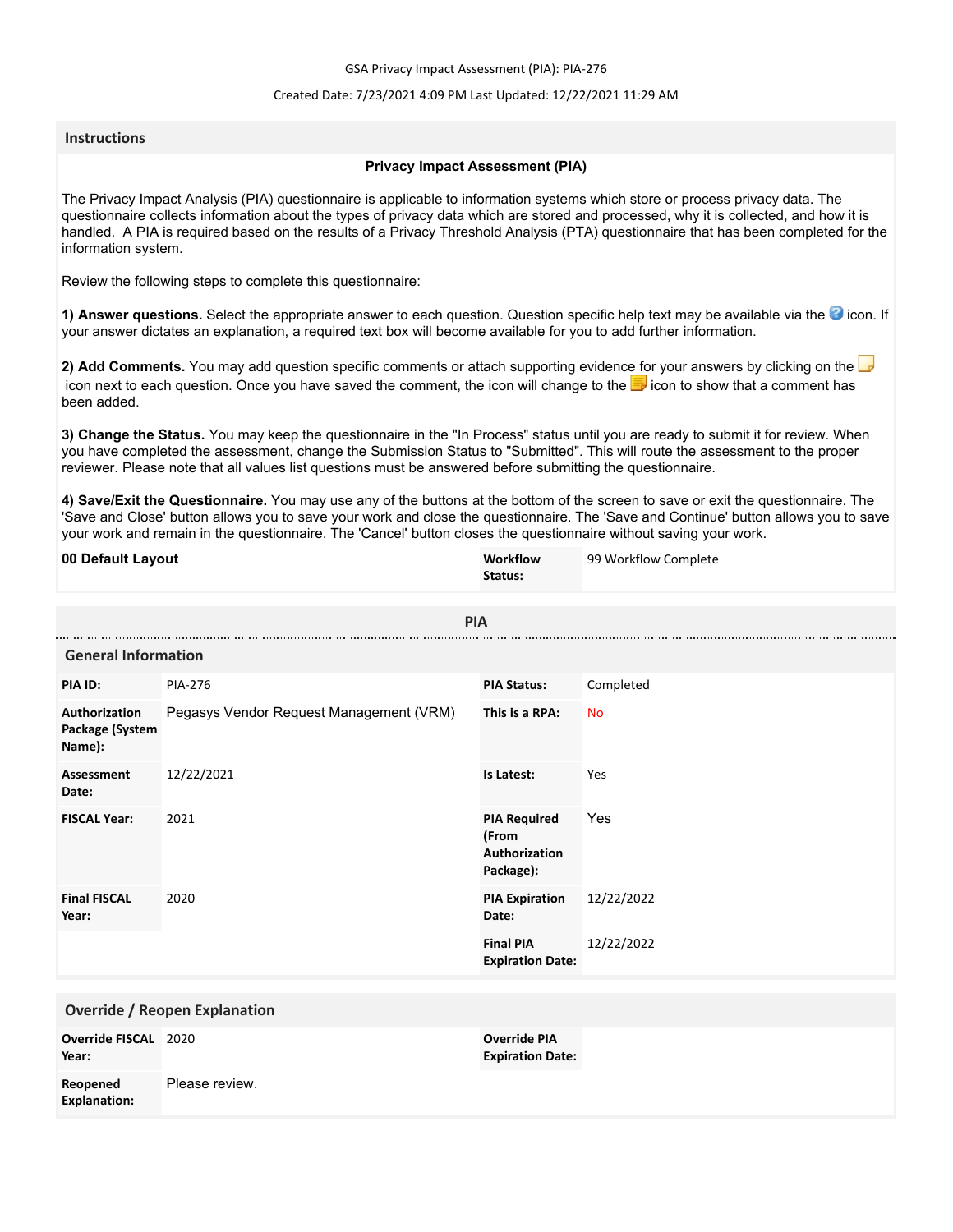|                              |                                                                             | <b>Other Stakeholders</b>  |                                                                                                                                                                                                                                                                                                                                                 |
|------------------------------|-----------------------------------------------------------------------------|----------------------------|-------------------------------------------------------------------------------------------------------------------------------------------------------------------------------------------------------------------------------------------------------------------------------------------------------------------------------------------------|
|                              | <b>Stakeholders (not in Approval Process)</b>                               |                            |                                                                                                                                                                                                                                                                                                                                                 |
| <b>System Owner</b><br>(SO): | Lawless, Joe J                                                              | Authorization<br>Official: | DelNegro, Elizabeth F                                                                                                                                                                                                                                                                                                                           |
| <b>System Owner (eMail)</b>  |                                                                             |                            |                                                                                                                                                                                                                                                                                                                                                 |
| Name (Full)                  |                                                                             |                            |                                                                                                                                                                                                                                                                                                                                                 |
| Joe Lawless                  |                                                                             |                            |                                                                                                                                                                                                                                                                                                                                                 |
| Joe Lawless                  |                                                                             |                            |                                                                                                                                                                                                                                                                                                                                                 |
|                              | <b>Authorization Official (eMail)</b>                                       |                            |                                                                                                                                                                                                                                                                                                                                                 |
| Name (Full)                  |                                                                             |                            |                                                                                                                                                                                                                                                                                                                                                 |
| Elizabeth Delnegro           |                                                                             |                            |                                                                                                                                                                                                                                                                                                                                                 |
| <b>PIA Overview</b>          |                                                                             |                            |                                                                                                                                                                                                                                                                                                                                                 |
|                              | A.System Name: A. System, Application, or Project Name:                     |                            | Pegasys Vendor Request Management (VRM)                                                                                                                                                                                                                                                                                                         |
|                              |                                                                             |                            | Vendors and federal employees                                                                                                                                                                                                                                                                                                                   |
| <b>B.Includes:</b>           | B. System, application, or project includes information about:              |                            |                                                                                                                                                                                                                                                                                                                                                 |
| <b>C.Categories:</b>         | C. For the categories listed above, how many records are there<br>for each? |                            | 43,095 total count                                                                                                                                                                                                                                                                                                                              |
| <b>D.Data</b><br>Elements:   | D. System, application, or project includes these data elements:            |                            | Application includes traveler name, addresses,<br>telephone numbers and email addresses, SSN<br>for travelers, bank routing number, account<br>numbers and TINs. Vendor Request<br>Management can also store information for<br>employee travel which is at the individual level.<br>Employees can request to update information<br>for travel. |
| Overview:                    |                                                                             |                            |                                                                                                                                                                                                                                                                                                                                                 |
| <b>PIA-0.1:</b>              | Is this a new PIA or Recertification request?                               |                            | <b>Annual Recertification</b>                                                                                                                                                                                                                                                                                                                   |

If you are reviewing this for annual recertification, please confirm if No, Changes there are any changes in the system since last signed PIA? **PIA-0. 1Changes:**

| <b>Comments</b>      |           |      |         |            |
|----------------------|-----------|------|---------|------------|
| <b>Question Name</b> | Submitter | Date | Comment | Attachment |
| No Records Found     |           |      |         |            |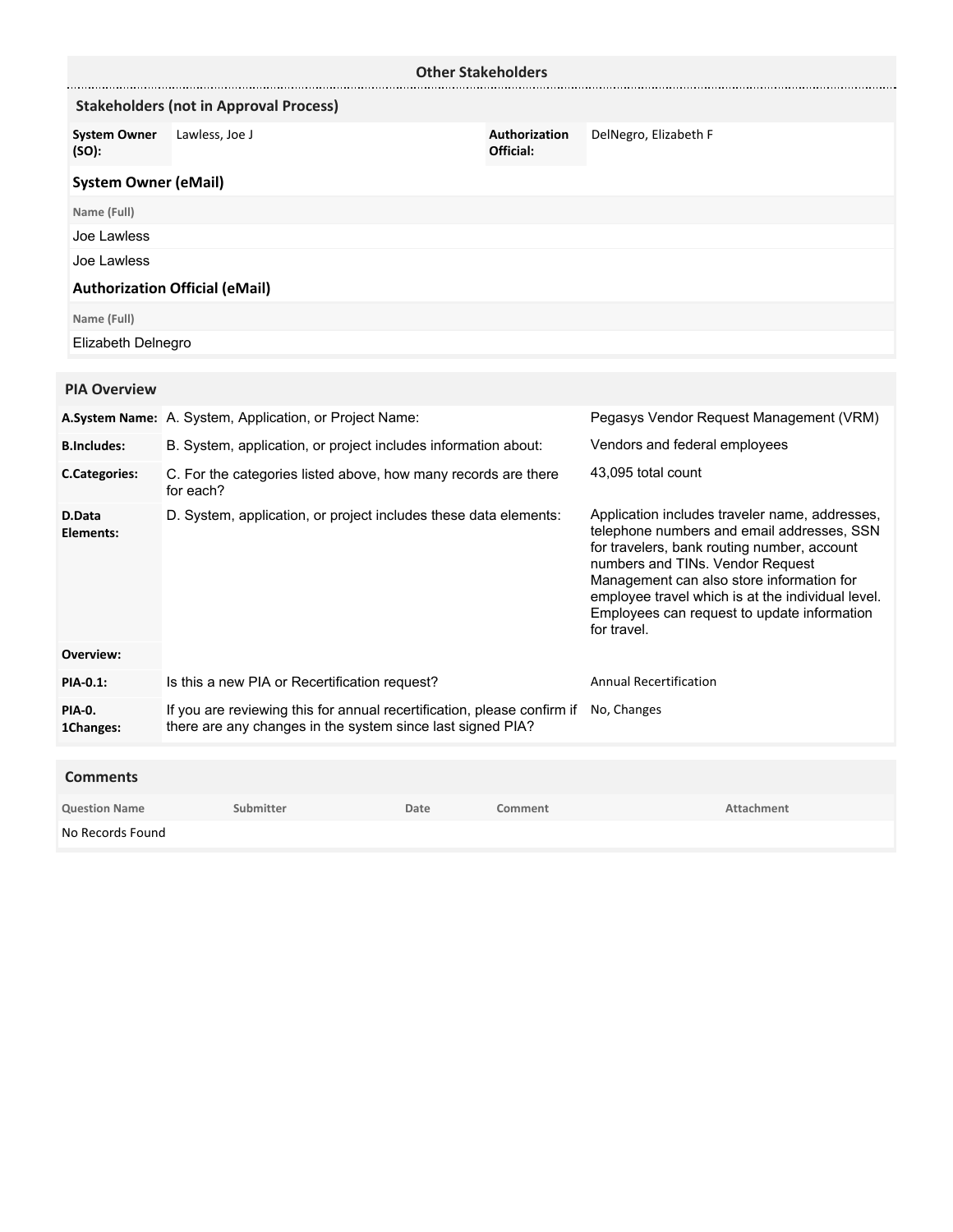| 1.0 Purpose of Collection                                             |                                                                                                                                                        |                                                            |                                                                                                                                                                                                                                                                                                                                                                                                                                                                                                                                                                                                                                                                                                                                                                                                                                                                |
|-----------------------------------------------------------------------|--------------------------------------------------------------------------------------------------------------------------------------------------------|------------------------------------------------------------|----------------------------------------------------------------------------------------------------------------------------------------------------------------------------------------------------------------------------------------------------------------------------------------------------------------------------------------------------------------------------------------------------------------------------------------------------------------------------------------------------------------------------------------------------------------------------------------------------------------------------------------------------------------------------------------------------------------------------------------------------------------------------------------------------------------------------------------------------------------|
| PIA-1.1:                                                              | What legal authority and/or agreements allow GSA to collect,<br>maintain, use, or disseminate the information?                                         |                                                            | 5 U.S.C. 1302, 2951, 3301, 3372, 4118, 8347,<br>and Executive Orders 9397, as amended by<br>13478, 9830, and 12107 are the authorities for<br>maintaining personnel information. Authorities<br>for recording Social Security Numbers are E.O.<br>9397, 26 CFR 31.6011(b) †2, and 26 CFR<br>31.6109–1.                                                                                                                                                                                                                                                                                                                                                                                                                                                                                                                                                         |
| <b>PIA-1.2:</b>                                                       | Is the information searchable by a personal identifier, for example<br>a name or Social Security number?                                               |                                                            | Yes                                                                                                                                                                                                                                                                                                                                                                                                                                                                                                                                                                                                                                                                                                                                                                                                                                                            |
| PIA-1.2a:                                                             | If so, what Privacy Act System of Records Notice(s) (SORN(s))<br>applies to the information being collected?                                           |                                                            | <b>Existing SORN applicable</b>                                                                                                                                                                                                                                                                                                                                                                                                                                                                                                                                                                                                                                                                                                                                                                                                                                |
|                                                                       |                                                                                                                                                        | PIA-1.2 System<br><b>Of Record</b><br>Notice (SORN)<br>CR: |                                                                                                                                                                                                                                                                                                                                                                                                                                                                                                                                                                                                                                                                                                                                                                                                                                                                |
| PIA-1.2 System<br>of Records<br>Notice(s)<br>(Legacy Text):           | What System of Records Notice(s) apply/applies to the<br>information?                                                                                  |                                                            | Search by SSN, TIN, and DUNS.                                                                                                                                                                                                                                                                                                                                                                                                                                                                                                                                                                                                                                                                                                                                                                                                                                  |
| <b>PIA-1.2b:</b>                                                      | Explain why a SORN is not required.                                                                                                                    |                                                            |                                                                                                                                                                                                                                                                                                                                                                                                                                                                                                                                                                                                                                                                                                                                                                                                                                                                |
| <b>PIA-1.3:</b>                                                       | Has an information collection request (ICR) been submitted to or<br>approved by the Office of Management and Budget (OMB)?                             |                                                            | No                                                                                                                                                                                                                                                                                                                                                                                                                                                                                                                                                                                                                                                                                                                                                                                                                                                             |
| <b>PIA-1.3</b><br><b>Information</b><br><b>Collection</b><br>Request: | Provide the relevant names, OMB control numbers, and expiration<br>dates.                                                                              |                                                            |                                                                                                                                                                                                                                                                                                                                                                                                                                                                                                                                                                                                                                                                                                                                                                                                                                                                |
| <b>PIA-1.4:</b>                                                       | What is the records retention schedule for the information<br>system(s)? Explain how long and for what reason the information<br>is kept.              |                                                            | GSA has a NARA-approved records retention<br>schedule. The financial data is retained for 6<br>years 3 months as required by NARA. An<br>employee's historical records are maintained in<br>the database for 18 months after separation and<br>are then purged from the database. The<br>Pegasys financial records are the system of<br>record, but GSA currently maintains the ACA<br>records indefinitely. At a minimum NARA<br>requires retention for at least 6 years after<br>contracts expire for financial management<br>records. Financial records are retained per<br>National Archives and Records Administration<br>(NARA) standards for at least six years. The<br>ACA records may be retained online longer for<br>historical reviews, but at a minimum will be<br>retained six years. Pegasys is the system or<br>record for the financial data. |
| 2.0 Openness and Transparency                                         |                                                                                                                                                        |                                                            |                                                                                                                                                                                                                                                                                                                                                                                                                                                                                                                                                                                                                                                                                                                                                                                                                                                                |
| <b>PIA-2.1:</b>                                                       | Will individuals be given notice before the collection, maintenance, Yes<br>use or dissemination and/or sharing of personal information about<br>them? |                                                            |                                                                                                                                                                                                                                                                                                                                                                                                                                                                                                                                                                                                                                                                                                                                                                                                                                                                |

**PIA-2. 1Explain:** If not, please explain.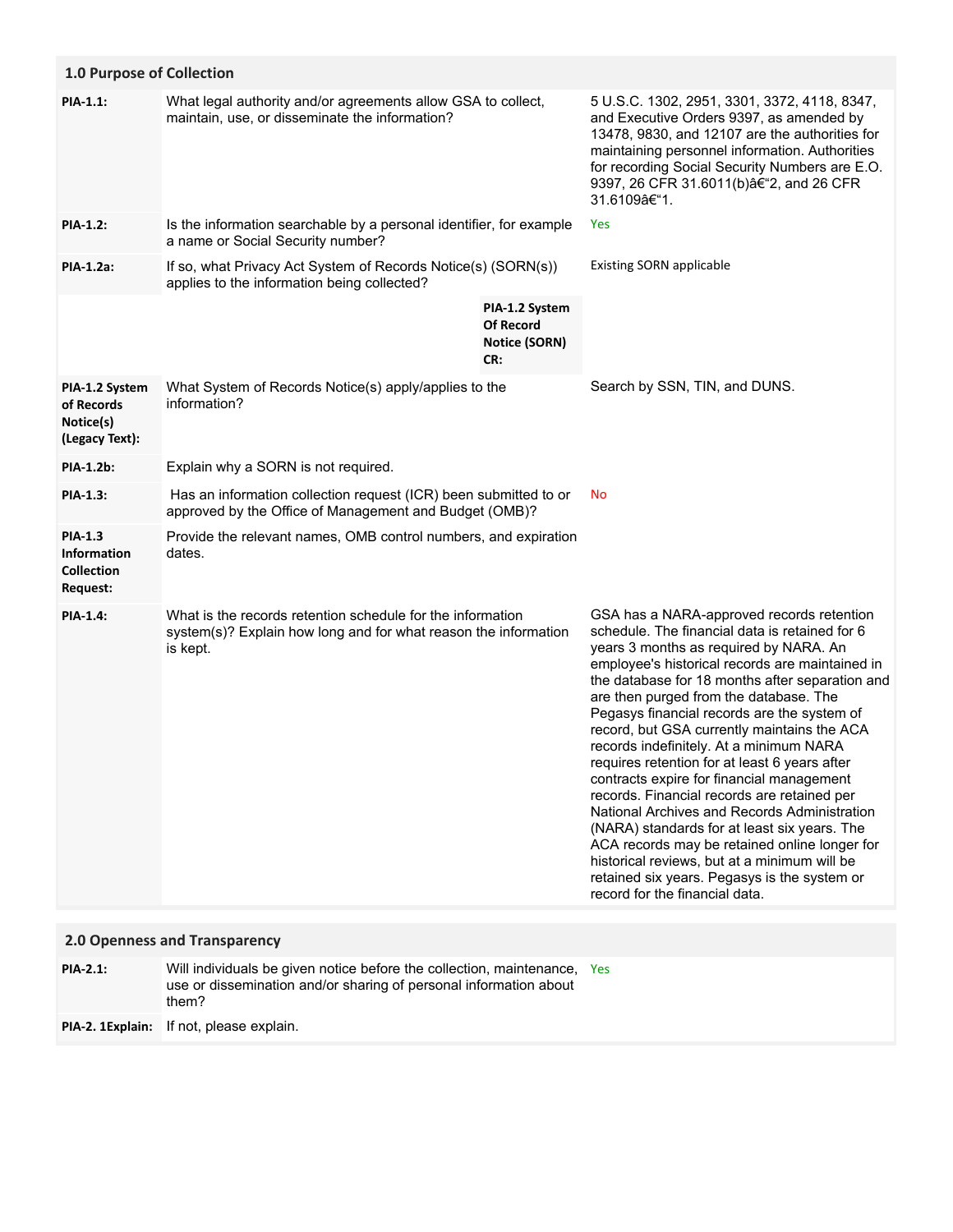| <b>3.0 Data Minimization</b> |                                                                                                |                                                                                                                                                                                                                                                                                                                                                                                                                                                                                                                                                                                                                                                                                                                                                                                                                                                                                                                                                                                                                                                        |
|------------------------------|------------------------------------------------------------------------------------------------|--------------------------------------------------------------------------------------------------------------------------------------------------------------------------------------------------------------------------------------------------------------------------------------------------------------------------------------------------------------------------------------------------------------------------------------------------------------------------------------------------------------------------------------------------------------------------------------------------------------------------------------------------------------------------------------------------------------------------------------------------------------------------------------------------------------------------------------------------------------------------------------------------------------------------------------------------------------------------------------------------------------------------------------------------------|
| PIA-3.1:                     | Why is the collection and use of the PII necessary to the project or<br>system?                | PII collection is necessary in the Vendor<br>Request Management (VRM) system to allow<br>the submission of vendor requests be securely<br>transmitted to vendor coding staff who create<br>new and update existing vendors using the PII<br>information. Payments to vendors would not be<br>possible without the PII information. System<br>does not provide notice to the vendor that they<br>have been added to the system.                                                                                                                                                                                                                                                                                                                                                                                                                                                                                                                                                                                                                         |
| PIA-3.2:                     | Will the system, application, or project create or aggregate new<br>data about the individual? | No                                                                                                                                                                                                                                                                                                                                                                                                                                                                                                                                                                                                                                                                                                                                                                                                                                                                                                                                                                                                                                                     |
| PIA-3.<br>2Explained:        | If so, how will this data be maintained and used?                                              |                                                                                                                                                                                                                                                                                                                                                                                                                                                                                                                                                                                                                                                                                                                                                                                                                                                                                                                                                                                                                                                        |
| PIA-3.3:                     | What protections exist to protect the consolidated data and<br>prevent unauthorized access?    | Virtual Private Database (VPD), a feature of<br>Oracle Database Enterprise Edition, is used<br>when the standard object privileges and<br>associated database roles are insufficient to<br>meet application security requirements. VPD<br>policies were set in VITAP databases<br>depending on GSA PII security requirements to<br>enforce sophisticated column level security<br>requirements for privacy and regulatory<br>compliance. VPD enhances internal control and<br>facilitates a statistical sampling process to<br>ensure vendor data integrity and detect possible<br>fraudulent activity being performed when<br>creating and modifying vendor records. If the<br>user is unauthorized, no matter how the user<br>connect to the protected table (via an<br>application, a Web interface, toad, SQL<br>developer, or SQL*Plus), the visible result is the<br>same - NULL. The MySQL that is to be used for<br>the app is a standard configuration that<br>implements TDE for at rest encryption and TLS<br>1.2 for in-flight encryption. |
| PIA-3.4:                     | Will the system monitor the public, GSA employees, or<br>contractors?                          | None                                                                                                                                                                                                                                                                                                                                                                                                                                                                                                                                                                                                                                                                                                                                                                                                                                                                                                                                                                                                                                                   |
| PIA-3. 4Explain:             | Please elaborate as needed.                                                                    | None                                                                                                                                                                                                                                                                                                                                                                                                                                                                                                                                                                                                                                                                                                                                                                                                                                                                                                                                                                                                                                                   |
| <b>PIA-3.5:</b>              | What kinds of report(s) can be produced on individuals?                                        | None                                                                                                                                                                                                                                                                                                                                                                                                                                                                                                                                                                                                                                                                                                                                                                                                                                                                                                                                                                                                                                                   |
| PIA-3.6:                     | Will the data included in any report(s) be de-identified?                                      | Yes                                                                                                                                                                                                                                                                                                                                                                                                                                                                                                                                                                                                                                                                                                                                                                                                                                                                                                                                                                                                                                                    |
| PIA-3. 6Explain:             | If so, what process(es) will be used to aggregate or de-identify the<br>data?                  | PII data in reports will be obfuscated with<br>asterisks "*', similar to how password input fields<br>are masked.                                                                                                                                                                                                                                                                                                                                                                                                                                                                                                                                                                                                                                                                                                                                                                                                                                                                                                                                      |
|                              | PIA-3.6Why Not: Why will the data not be de-identified?                                        |                                                                                                                                                                                                                                                                                                                                                                                                                                                                                                                                                                                                                                                                                                                                                                                                                                                                                                                                                                                                                                                        |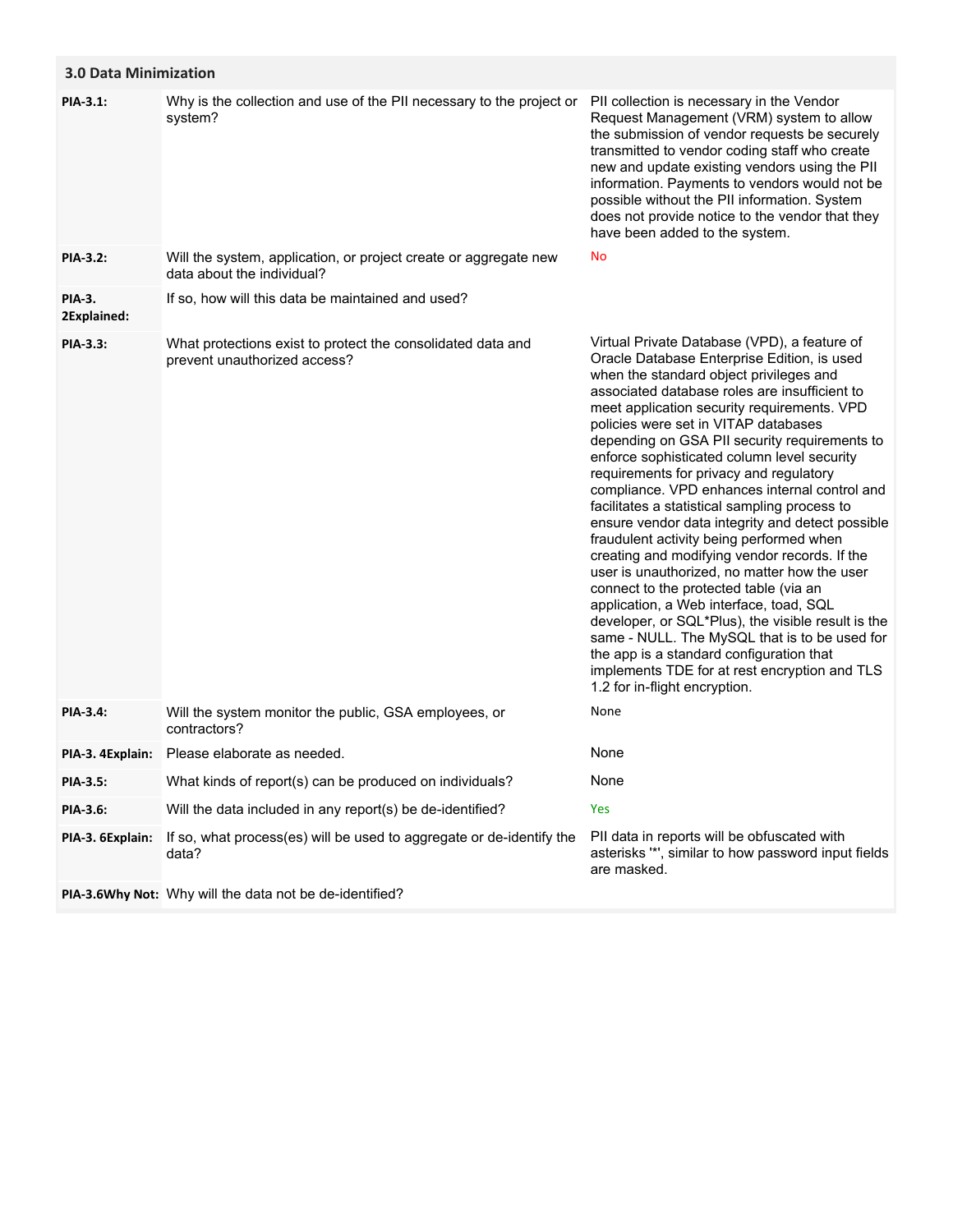|                                | 4.0 Limits on Using and Sharing Information                                                                                                                |                                                                                                                                                                                                                                                                                          |
|--------------------------------|------------------------------------------------------------------------------------------------------------------------------------------------------------|------------------------------------------------------------------------------------------------------------------------------------------------------------------------------------------------------------------------------------------------------------------------------------------|
| PIA-4.1:                       | Is the information in the system, application, or project limited to<br>only the information that is needed to carry out the purpose of the<br>collection? | Yes                                                                                                                                                                                                                                                                                      |
| <b>PIA-4.2:</b>                | Will GSA share any of the information with other individuals,<br>federal and/or state agencies, or private-sector organizations?                           | <b>Federal Agencies</b>                                                                                                                                                                                                                                                                  |
| PIA-4.2How:                    | If so, how will GSA share the information?                                                                                                                 | GSA shares this information with the U.S.<br>Department of Treasury in relation to payment<br>files and debt collection files that are transmitted<br>to the Treasury using Secure File Transfer<br>Protocol (SFTP). The application itself<br>doesn't share the data with the Treasury. |
| <b>PIA-4.3:</b>                | Is the information collected:                                                                                                                              | Directly from the Individual                                                                                                                                                                                                                                                             |
| PIA-4.30ther<br>Source:        | What is the other source(s)?                                                                                                                               | Information is only collected directly from the<br>source.                                                                                                                                                                                                                               |
| <b>PIA-4.4:</b>                | Will the system, application, or project interact with other systems,<br>applications, or projects, either within or outside of GSA?                       | No                                                                                                                                                                                                                                                                                       |
| PIA-4.4Who<br>How:             | If so, who and how?                                                                                                                                        |                                                                                                                                                                                                                                                                                          |
| PIA-4. 4Formal<br>Agreement:   | Is a formal agreement(s) in place?                                                                                                                         | O                                                                                                                                                                                                                                                                                        |
| <b>PIA-4.4No</b><br>Agreement: | Why is there not a formal agreement in place?                                                                                                              | ISSO is to fill                                                                                                                                                                                                                                                                          |
|                                |                                                                                                                                                            |                                                                                                                                                                                                                                                                                          |
|                                | 5.0 Data Quality and Integrity                                                                                                                             |                                                                                                                                                                                                                                                                                          |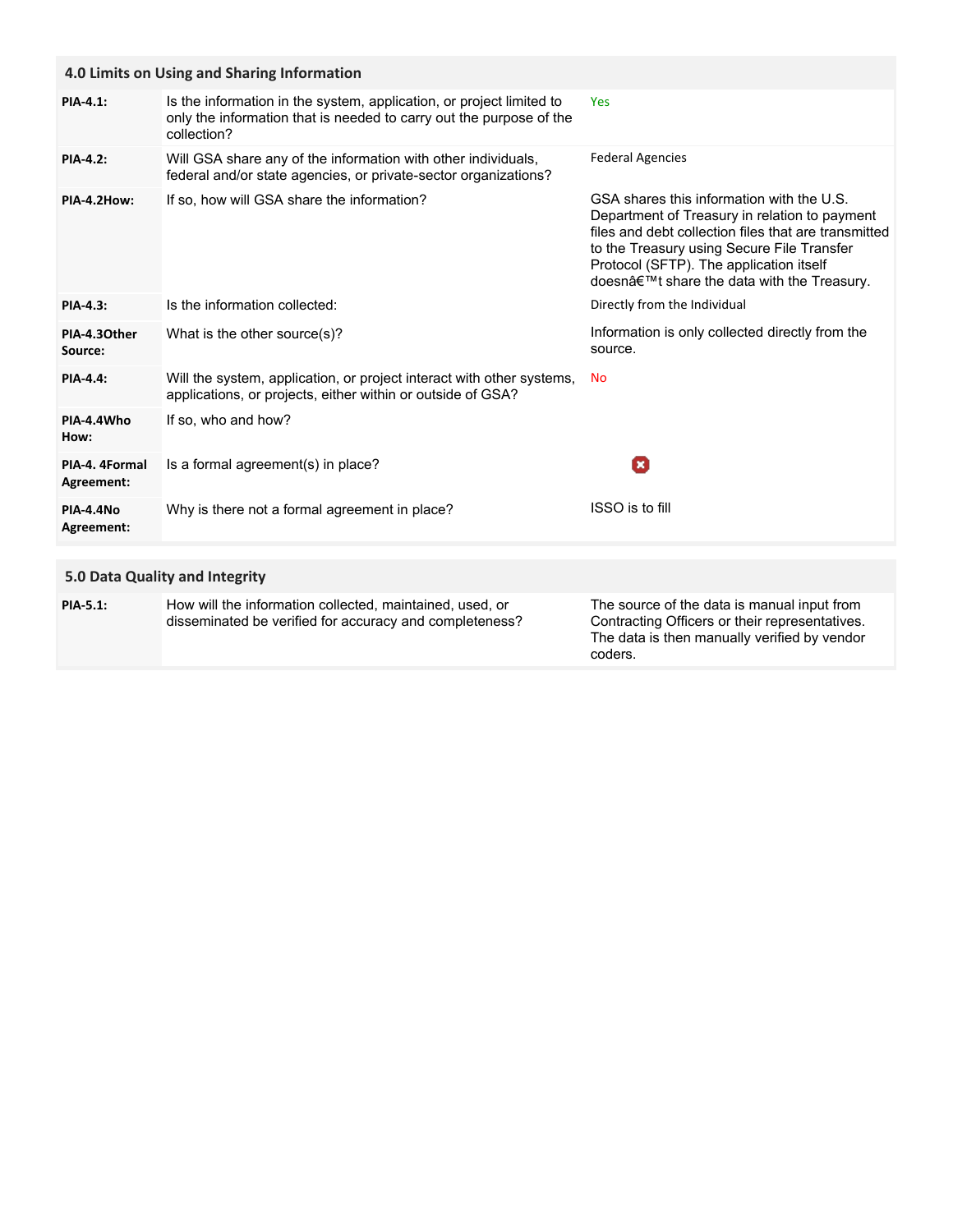| <b>6.0 Security</b> |                                                                                                                            |                                                                                                                                                                                                                                                                                                                                                                                                                                                                                              |
|---------------------|----------------------------------------------------------------------------------------------------------------------------|----------------------------------------------------------------------------------------------------------------------------------------------------------------------------------------------------------------------------------------------------------------------------------------------------------------------------------------------------------------------------------------------------------------------------------------------------------------------------------------------|
| PIA-6.1a:           | Who or what will have access to the data in the system,<br>application, or project?                                        | Requesters will have access to only their<br>submitted data. No application role is required<br>for this type of access. Vendor Coders can<br>access request lists and search for specific<br>requests to manually key into Pegasys. Vendor<br>Coder Managers and VR COOP users can run<br>reports in addition to having the same privileges<br>as Vendor Coders. Roles that require approval<br>(all except requester) are reviewed by the VRM<br>System Owners following manager approval. |
| PIA-6.1b:           | What is the authorization process to gain access?                                                                          | Vendor Coder Managers and VR COOP users<br>can run reports in addition to having the same<br>privileges as Vendor Coders. Roles that require<br>approval (all except requester) are reviewed by<br>the VRM System Owners following manager<br>approval.                                                                                                                                                                                                                                      |
| PIA-6.2:            | Has a System Security Plan (SSP) been completed for the<br>Information System(s) supporting the project?                   | Yes                                                                                                                                                                                                                                                                                                                                                                                                                                                                                          |
| PIA-6.2a:           | Enter the actual or expected ATO date from the associated<br>authorization package.                                        | 8/31/2020                                                                                                                                                                                                                                                                                                                                                                                                                                                                                    |
| PIA-6.3:            | How will the system or application be secured from a physical,<br>technical, and managerial perspective?                   | The assets utilized for VRM are within a federal<br>data center and secured appropriately. Use role<br>based access managed through EARS, CAAM,<br>MFA (EARS- Enterprise Access Request<br>System – users request access to systems,<br>CAAM – access is implemented, MFA –<br>Multi Factor Authentication to the application.<br>MySQL database is encrypted at rest with<br>column level encryption. Data in transit is<br>encrypted via TLS 1.2.                                          |
| PIA-6.4:            | Are there mechanisms in place to identify and respond to<br>suspected or confirmed security incidents and breaches of PII? | Yes                                                                                                                                                                                                                                                                                                                                                                                                                                                                                          |
| PIA-6.4What:        | What are they?                                                                                                             | VRM leverages the GSA incident response<br>guide. Any suspected incidents or breaches of<br>PII are reported to IT Helpdesk. IT Helpdesk<br>submits incident tickets which are forwarded to<br>GSA incident response team and privacy office<br>if potential PII exposure was involved.                                                                                                                                                                                                      |